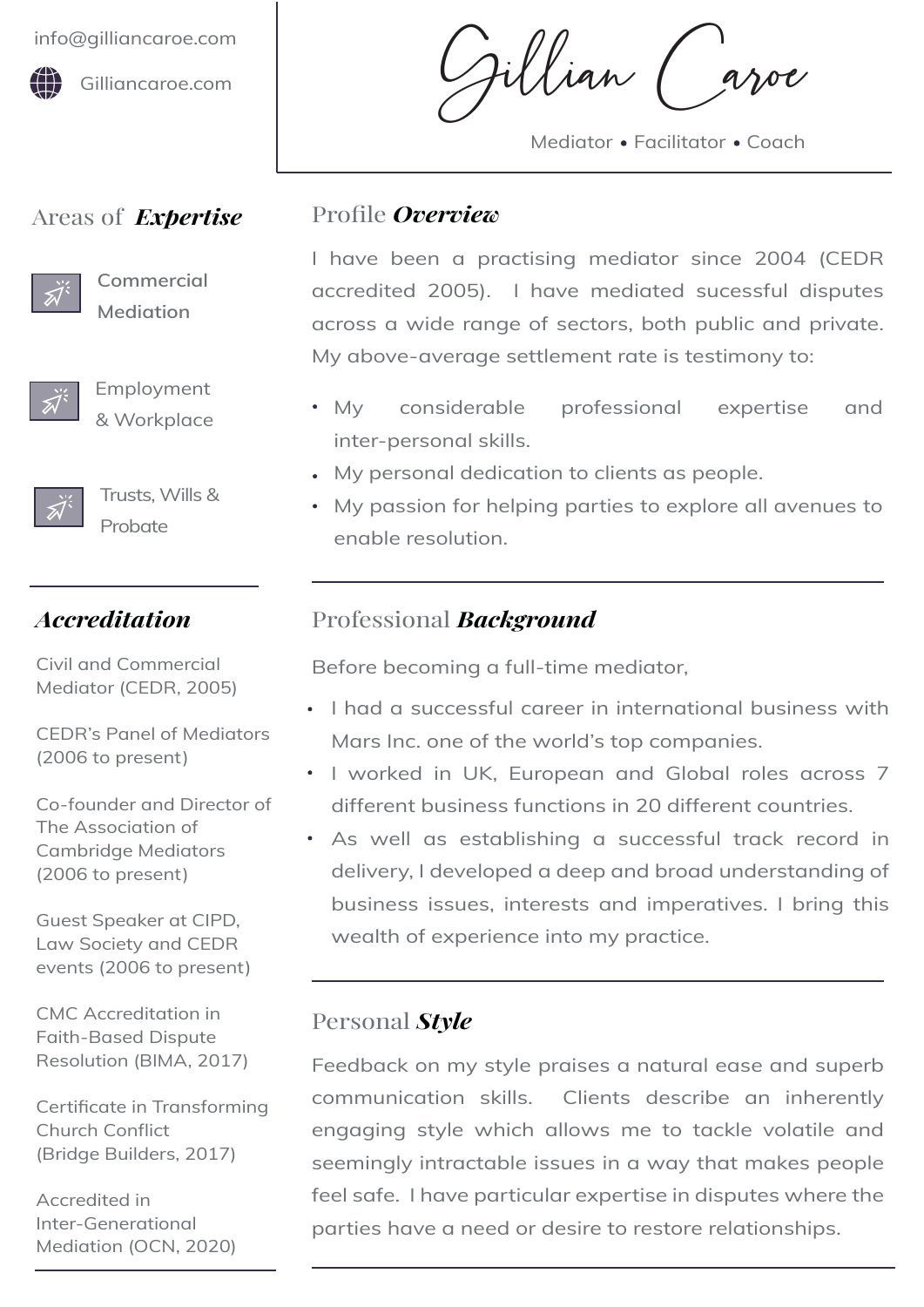

<span id="page-1-0"></span>[info@gilliancaroe.com](mailto:info@gilliancaroe.com)<br>
Gilliancaroe.com | Gilliancaroe.com | Gillian Ca

Mediator • Facilitator • Coach

# Commercial Mediation *Experience*

## Property

I have experience in mediating a wide range of property disputes including landlord/tenant, multi-party boundary disputes, AONB and prestigious developments. Issues include:

Boundary disputes:

- usage, surfacing and measurements of shared access areas
- privacy issues
- ownership including adverse possession

Landlord and tenant:

- breach of contract material clauses, alleged disrepair
- **•** termination of tenancy
- allegations of anti-social behaviour

### **Solicitor Feedback in multi-party property case**

#### Commercial Contracts

I have multiple experiences of supporting parties in breach of contract claims to identify the key issues involved, to weigh up their options and to arrive at a pragmatic solution. VIII say it as it is – you did a good job, in a difficult case."<br>Solicitor Feedback in multi-party p<br>Commercial Contracts<br>I have multiple experiences of supporting parties in bread<br>identify the key issues involved, to weig

"Thank you for guiding us through the process - it was handled expertly."

#### **Solicitor Feedback**

#### Partnership/ Shareholder

I have experience in disputes involving the termination of, or disagreements within, partnerships as well as franchise businesses. solution.<br>"Than"<br>Partnersh<br>I have exp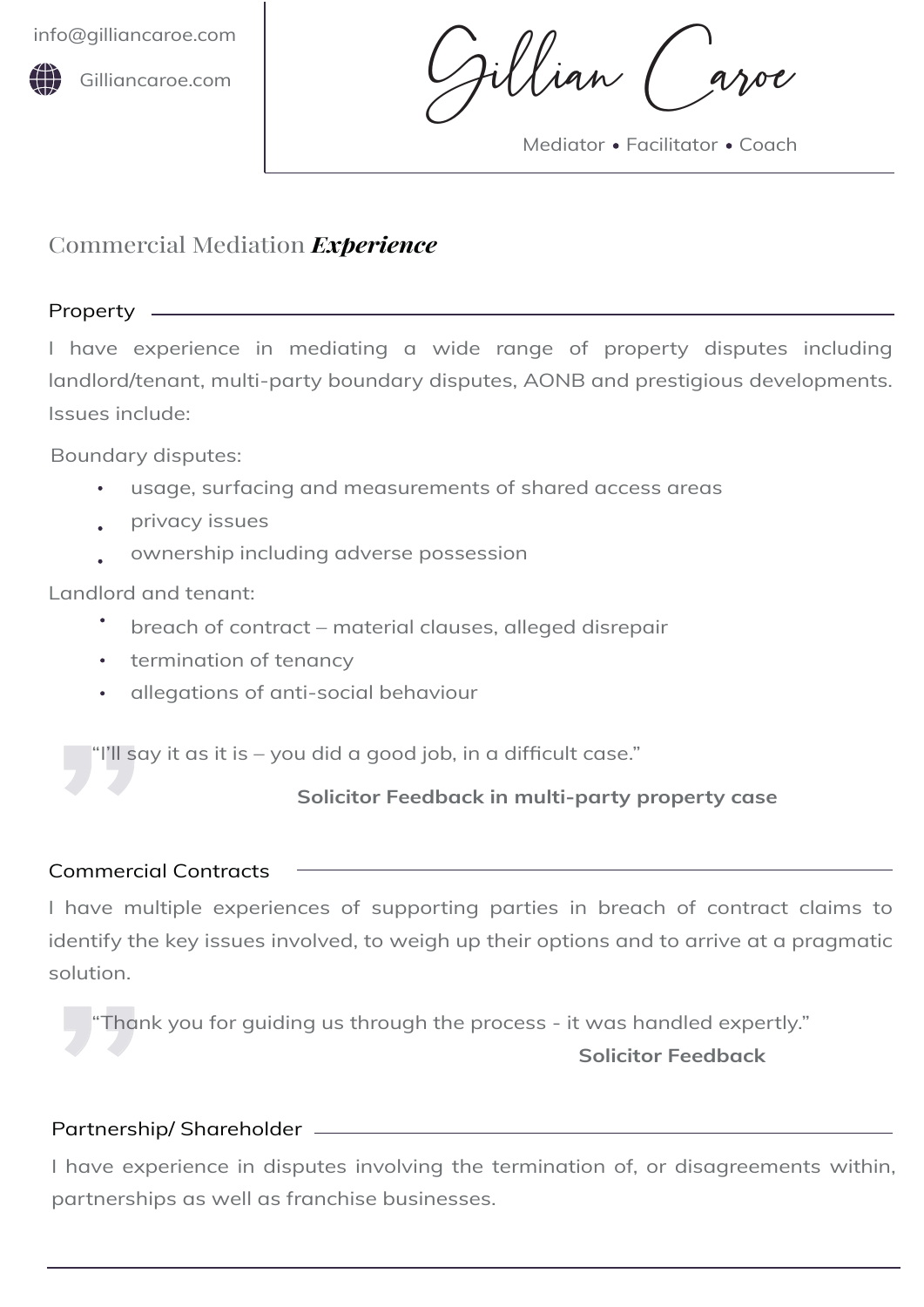

'lian (

Mediator • Facilitator • Coach

# Commercial Mediation *Experience (continued)*

#### Partnership/Shareholder (continued) **All and Shareholder** (continued)

Issues include:

- Termination of partnerships and ensuing financial implications.
- Unpaid rental income and beneficial interest.
- Businesses facing bankruptcy and agreeing terms for an IVA.
- Franchise business and claim for unpaid bonuses
- Restrictive covenants

"Your services were very much appreciated and, should I need a mediator again, you will be top of my list!" **Solicitor Feedback**

#### Public Sector

"Your<br>"<br>"again,<br>Public Se<br>I have er<br>areas: I have enabled parties to reach settlement at mediation in the following public sector areas:

- **Education**
- Healthcare
- Law enforcement (police and armed forces)
- Social care
- Government departments
- Local government
- Infrastructure

"Helped reach agreement in a very tricky and politically sensitive matter."

#### **Mediation Feedback**

#### Information, Communication & Technology

Helpe<br>
"Helpe"<br>
Informat<br>
"Thanl<br>
able to mormat<br>
"Thanl<br>
able to "Thank you for your services, it has been excellent and I am impressed that you were able to achieve an agreement considering where the starting point was…"

### **Solicitor Feedback**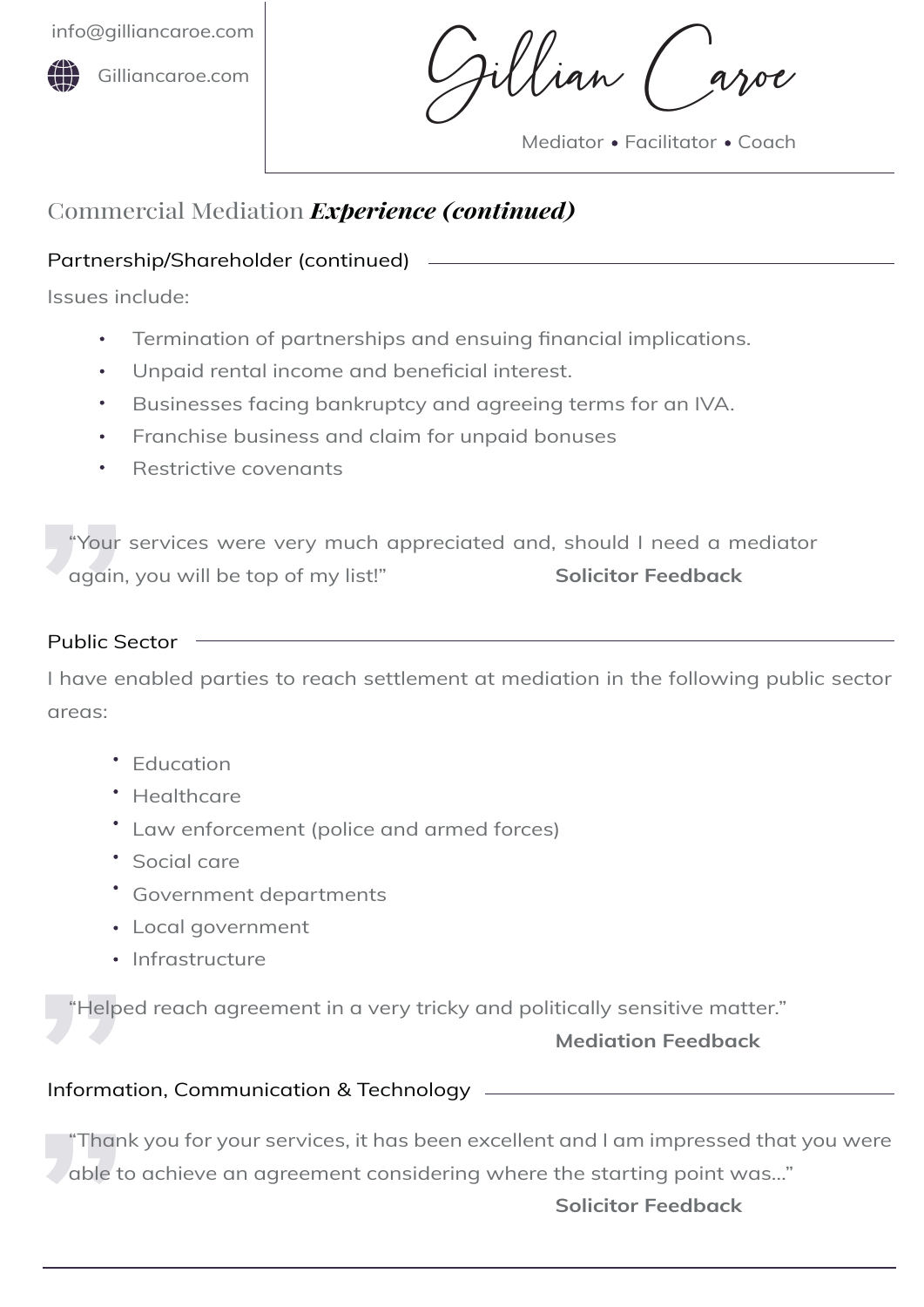<span id="page-3-0"></span>[info@gilliancaroe.com](mailto:info@gilliancaroe.com)



[Gilliancaroe.com](www.gilliancaroe.com)

'llian (

Mediator • Facilitator • Coach

## Commercial Mediation *Experience (continued)*

#### Other experience

- **Insurance Healthcare**
- Professional Negligence
- **Banking & Finance**
- Clinical Negligence
- Construction & Engineering
- Sale of Goods and Services
- Ecclesiastical and Multi-Faith
- Charities
- Media and Entertainment
- Sports
- Arts
- Aviation

## Employment & Workplace *Experience*

I have extensive expertise in the fields of employment and workplace mediation. These cases have involved all levels of organisational hierarchy – CEOs, business owners, administrative staff, senior leaders, Boards and Trustees. I have helped to bring resolution to disputes which have been complex, and multi-party (pre- and post-claim). I have experience working on cases where mental health issues have a central role and also where parties have been diagnosed with a variety of conditions including autistic-spectrum disorders. Cases include:

- Allegations of bullying and harassment
- Allegations of discrimination
- Conduct and performance
- Disciplinary and grievance procedures
- Claims of unfair or constructive dismissal
- Sickness and work absences
- Redundancy
- Breach of contract
- Recruitment
- Equal Pay
- TUPE
- Bonuses and benefits
- Relationship breakdown
- Whistleblowing

Thar<br>
able t<br>
indivi "Thank you for your services, it has been excellent and I am impressed that you were able to achieve an agreement considering where the starting point was for the two individuals..." **Comissioner Feedback**